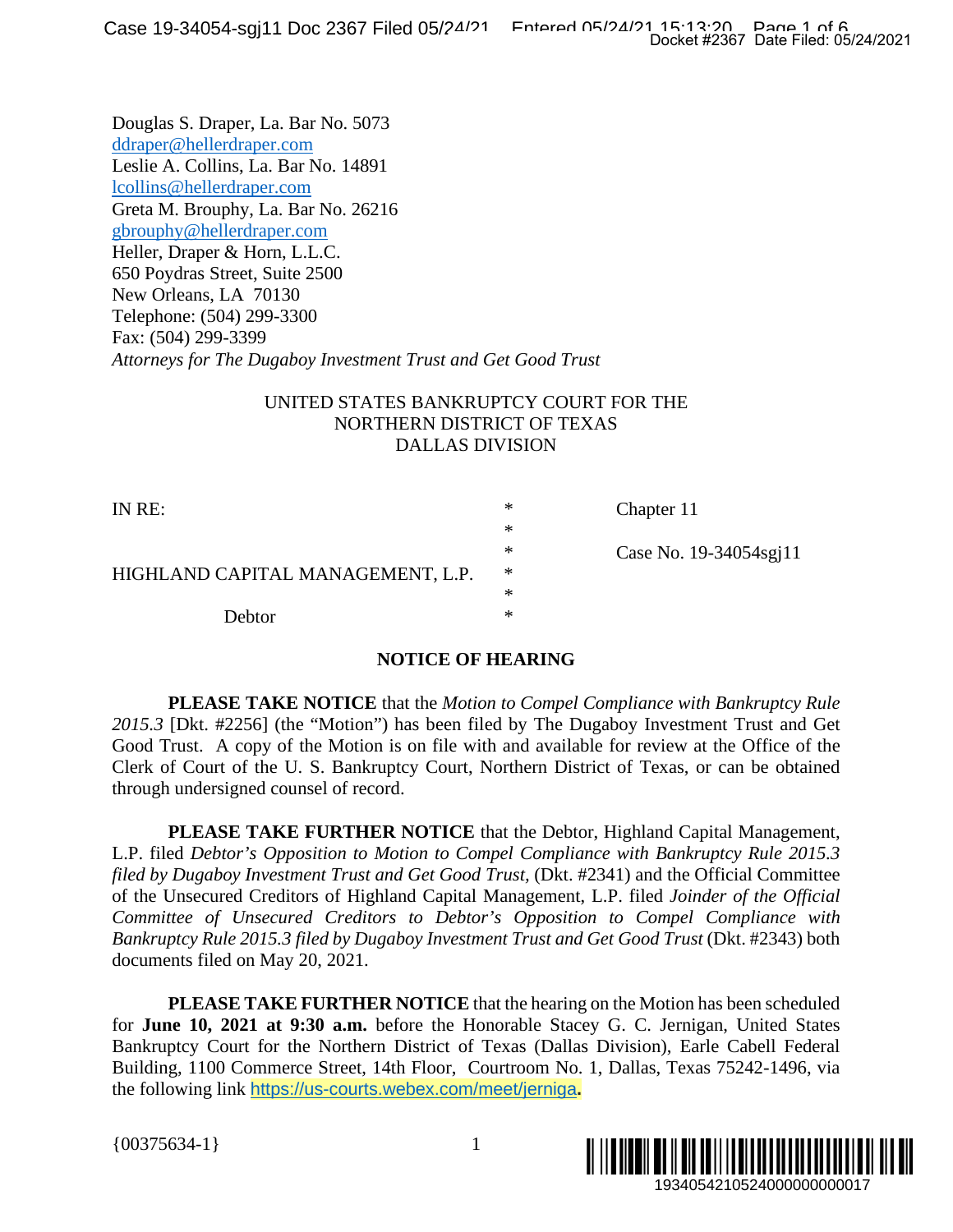May 24, 2021

Respectfully submitted,

*/s/Douglas S. Draper.*  Douglas S. Draper, La. Bar No. 5073 ddraper@hellerdraper.com Leslie A. Collins, La. Bar No. 14891 lcollins@hellerdraper.com Greta M. Brouphy, La. Bar No. 26216 gbrouphy@hellerdraper.com

Heller, Draper & Horn, L.L.C. 650 Poydras Street, Suite 2500 New Orleans, LA 70130 Telephone: (504) 299-3300 Fax: (504) 299-3399 *Attorneys for The Dugaboy Investment Trust and Get Good Trust* 

## **CERTIFICATE OF SERVICE**

I do hereby certify that on the 24<sup>th</sup> day of May, 2021, I caused the above *Notice of Hearing* to be served via ECF upon all parties that have registered to receive notice via the Court's ECF Mailing system, which provides notice to all parties of interest as follows:

- **David G. Adams** david.g.adams@usdoj.gov, southwestern.taxcivil@usdoj.gov;dolores.c.lopez@usdoj.gov
- **Michael P. Aigen** michael.aigen@stinson.com, stephanie.gratt@stinson.com
- **Amy K. Anderson** aanderson@joneswalker.com, lfields@joneswalker.com;amy-anderson-9331@ecf.pacerpro.com
- **Zachery Z. Annable** zannable@haywardfirm.com
- **Bryan C. Assink** bryan.assink@bondsellis.com
- **Asif Attarwala** asif.attarwala@lw.com
- **Joseph E. Bain** JBain@joneswalker.com, kvrana@joneswalker.com;josephbain-8368@ecf.pacerpro.com;msalinas@joneswalker.com
- **Michael I. Baird** baird.michael@pbgc.gov, efile@pbgc.gov
- **Sean M. Beach** bankfilings@ycst.com, sbeach@ycst.com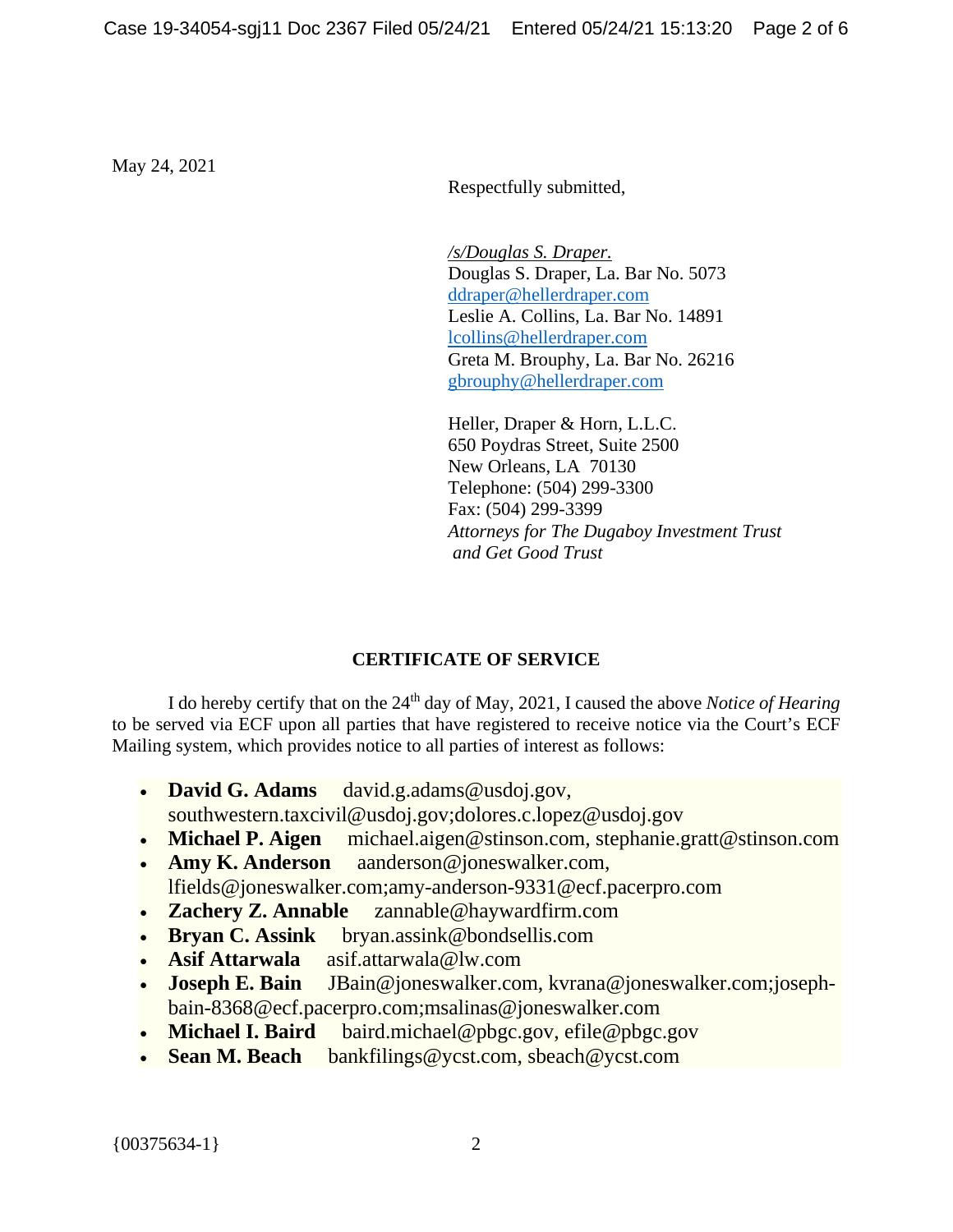- **Paul Richard Bessette** pbessette@KSLAW.com, ccisneros@kslaw.com;jworsham@kslaw.com;kbryan@kslaw.com;jcarvalho@ kslaw.com;rmatsumura@kslaw.com
- **John Y. Bonds** john@bondsellis.com
- **Larry R. Boyd** lboyd@abernathy-law.com, ljameson@abernathy-law.com
- **Jason S. Brookner** jbrookner@grayreed.com, lwebb@grayreed.com;acarson@grayreed.com;cpatterson@grayreed.com
- **Greta M. Brouphy** gbrouphy@hellerdraper.com, dhepting@hellerdraper.com;vgamble@hellerdraper.com
- **M. David Bryant** dbryant@dykema.com, csmith@dykema.com
- **Candice Marie Carson** Candice.Carson@butlersnow.com
- **Annmarie Antoniette Chiarello** achiarello@winstead.com
- **Shawn M. Christianson** schristianson@buchalter.com, cmcintire@buchalter.com
- **James Robertson Clarke** robbie.clarke@bondsellis.com
- **Matthew A. Clemente** mclemente@sidley.com, matthew-clemente-8764@ecf.pacerpro.com;efilingnotice@sidley.com;ebromagen@sidley.com;aly ssa.russell@sidley.com;dtwomey@sidley.com
- **Megan F. Clontz** mclontz@spencerfane.com, lvargas@spencerfane.com
- **Andrew Clubok** andrew.clubok@lw.com, andrew-clubok-9012@ecf.pacerpro.com,ny-courtmail@lw.com
- **Leslie A. Collins** lcollins@hellerdraper.com
- **David Grant Crooks** dcrooks@foxrothschild.com, etaylor@foxrothschild.com,jsagui@foxrothschild.com,plabov@foxrothschild.c om,jmanfrey@foxrothschild.com
- **Deborah Rose Deitsch-Perez** deborah.deitschperez@stinson.com, patricia.tomasky@stinson.com;kinga.mccoy@stinson.com
- **Gregory V. Demo** gdemo@pszjlaw.com, jo'neill@pszjlaw.com;ljones@pszjlaw.com;jfried@pszjlaw.com;ikharasch@ps zjlaw.com;jmorris@pszjlaw.com;jpomerantz@pszjlaw.com;hwinograd@pszjla w.com;kyee@pszjlaw.com;lsc@pszjlaw.com
- **Casey William Doherty** casey.doherty@dentons.com, dawn.brown@dentons.com;Melinda.sanchez@dentons.com;docket.general.lit.d al@dentons.com
- **Douglas S. Draper** ddraper@hellerdraper.com, dhepting@hellerdraper.com;vgamble@hellerdraper.com
- **Lauren Kessler Drawhorn** lauren.drawhorn@wickphillips.com, samantha.tandy@wickphillips.com
- **Vickie L. Driver** Vickie.Driver@crowedunlevy.com, crissie.stephenson@crowedunlevy.com;seth.sloan@crowedunlevy.com;elisa.w eaver@crowedunlevy.com;ecf@crowedunlevy.com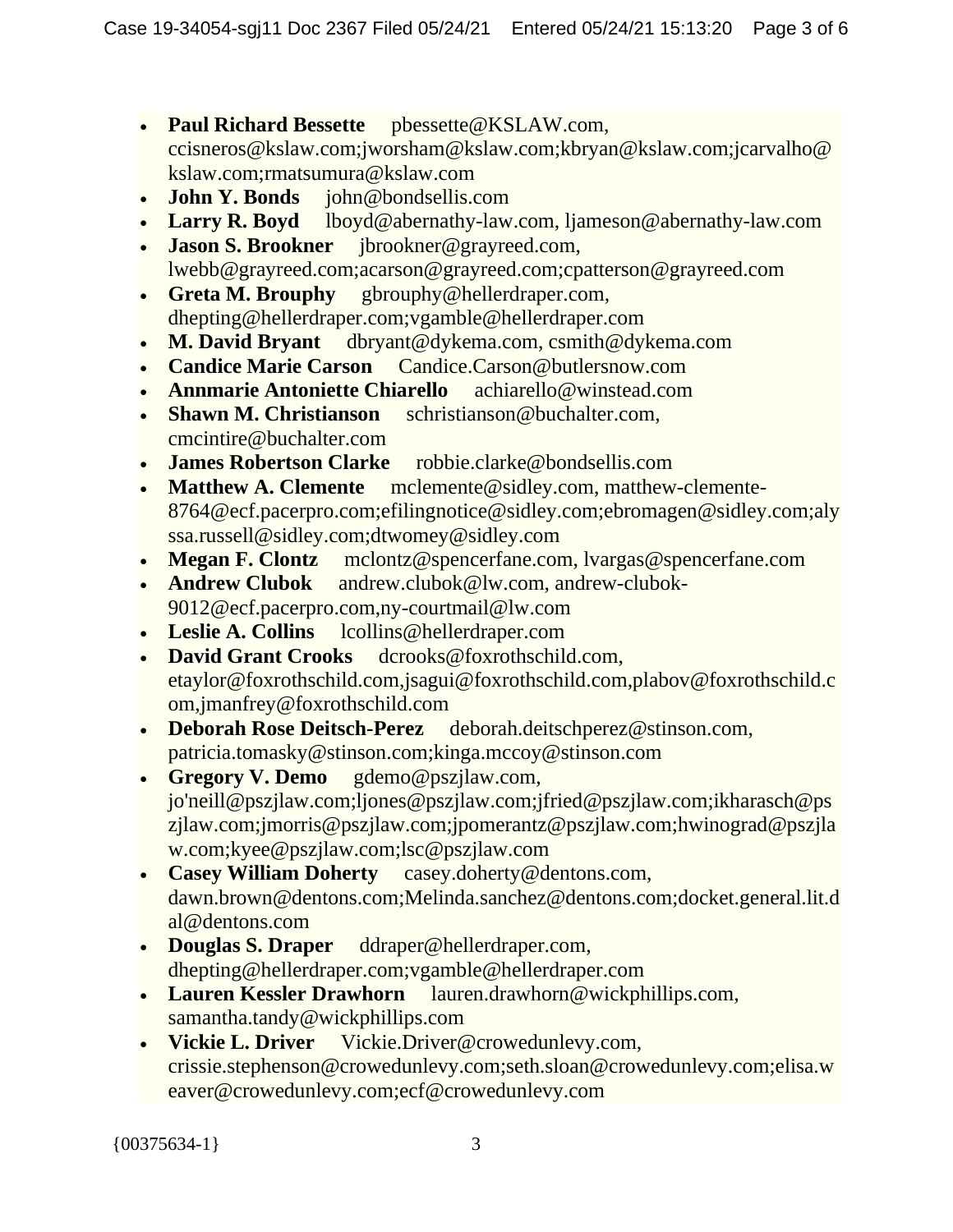- **Jonathan T. Edwards** jonathan.edwards@alston.com
- **Jason Alexander Enright** jenright@winstead.com
- **Robert Joel Feinstein** rfeinstein@pszjlaw.com
- **Matthew Gold** courts@argopartners.net
- **Bojan Guzina** bguzina@sidley.com
- **Margaret Michelle Hartmann** michelle.hartmann@bakermckenzie.com
- **Thomas G. Haskins** thaskins@btlaw.com
- **Melissa S. Hayward** MHayward@HaywardFirm.com, mholmes@HaywardFirm.com
- **Michael Scott Held** mheld@jw.com, lcrumble@jw.com
- **Gregory Getty Hesse** ghesse@HuntonAK.com, astowe@HuntonAK.com;tcanada@HuntonAK.com;creeves@HuntonAK.com
- **Juliana Hoffman** jhoffman@sidley.com, txefilingnotice@sidley.com;julianna-hoffman-8287@ecf.pacerpro.com
- **A. Lee Hogewood** lee.hogewood@klgates.com, haley.fields@klgates.com;matthew.houston@klgates.com;marybeth.pearson@klgates.com;litigation.docketing@klgates.com;Emily.mather@k lgates.com;Artoush.varshosaz@klgates.com
- **Warren Horn** whorn@hellerdraper.com, dhepting@hellerdraper.com;vgamble@hellerdraper.com
- **John J. Kane** jkane@krcl.com, ecf@krcl.com;jkane@ecf.courtdrive.com
- **Jason Patrick Kathman** jkathman@spencerfane.com, gpronske@spencerfane.com;mclontz@spencerfane.com;lvargas@spencerfane. com
- **Edwin Paul Keiffer** pkeiffer@romclaw.com, bwallace@romclaw.com
- **Jeffrey Kurtzman** kurtzman@kurtzmansteady.com
- **Phillip L. Lamberson** plamberson@winstead.com
- **Lisa L. Lambert** lisa.l.lambert@usdoj.gov
- **Michael Justin Lang** mlang@cwl.law, nvazquez@cwl.law;aohlinger@cwl.law;jgonzales@cwl.law;vpatterson@cwl.la w
- **Edward J. Leen** eleen@mkbllp.com
- **Paul M. Lopez** bankruptcy@abernathy-law.com
- **Faheem A. Mahmooth** mahmooth.faheem@pbgc.gov, efile@pbgc.gov
- **Ryan E. Manns** ryan.manns@nortonrosefulbright.com
- **Brant C. Martin** brant.martin@wickphillips.com, samantha.tandy@wickphillips.com
- **Brent Ryan McIlwain** brent.mcilwain@hklaw.com, robert.jones@hklaw.com;brian.smith@hklaw.com
- **Thomas M. Melsheimer** tmelsheimer@winston.com, tom-melsheimer-7823@ecf.pacerpro.com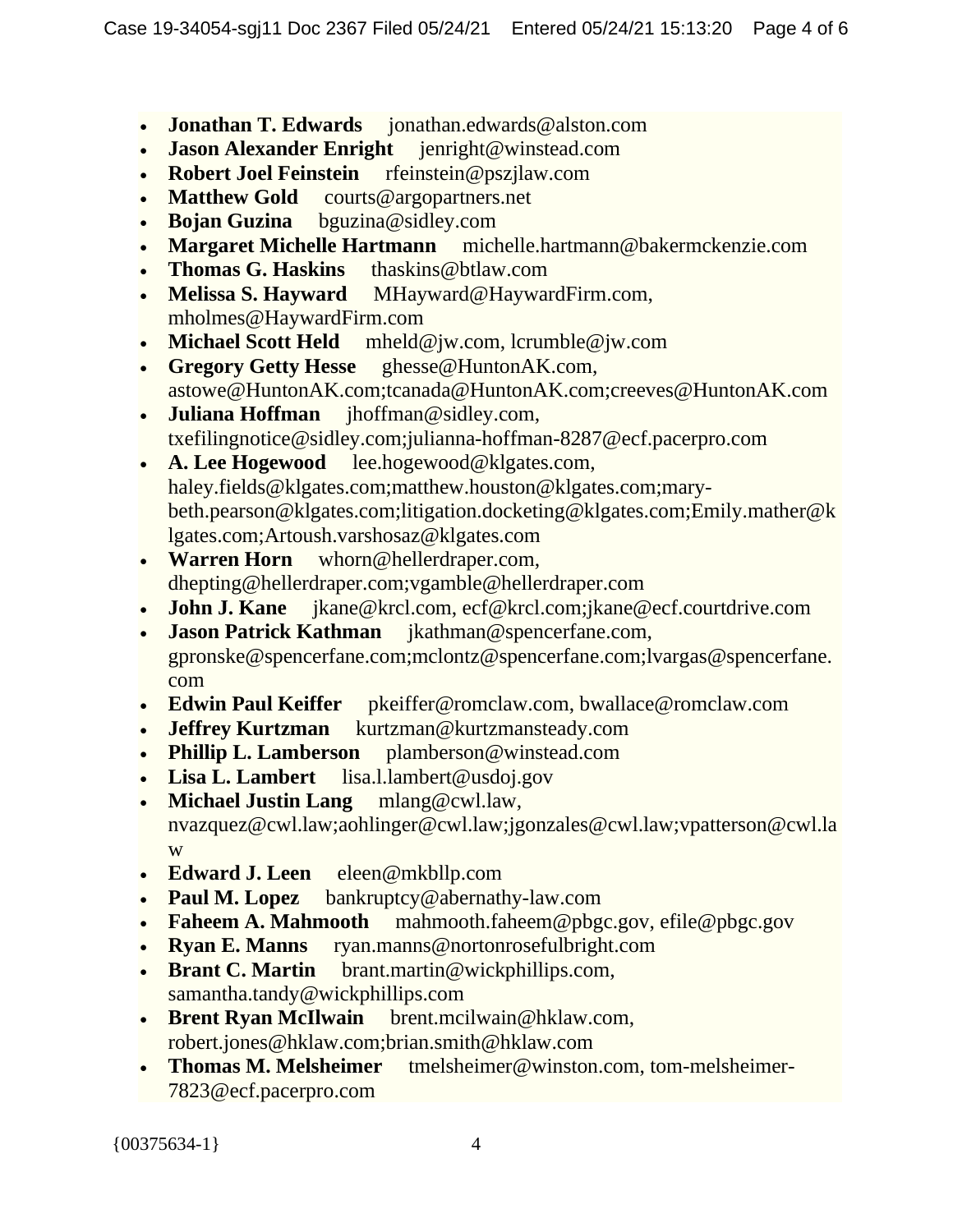- **Paige Holden Montgomery** pmontgomery@sidley.com, txefilingnotice@sidley.com;paige-montgomery-7756@ecf.pacerpro.com;crognes@sidley.com;ebromagen@sidley.com;efilingn otice@sidley.com
- **J. Seth Moore** smoore@ctstlaw.com, jsteele@ctstlaw.com
- **John A. Morris** jmorris@pszjlaw.com
- **Edmon L. Morton** emorton@ycst.com
- **Holland N. O'Neil** honeil@foley.com, jcharrison@foley.com;acordero@foley.com;holly-holland-oneil-3540@ecf.pacerpro.com
- **Rakhee V. Patel** rpatel@winstead.com, dgalindo@winstead.com;achiarello@winstead.com
- **Charles Martin Persons** cpersons@sidley.com
- **Louis M. Phillips** louis.phillips@kellyhart.com, june.alcantaradavis@kellyhart.com
- **Mark A. Platt** mplatt@fbtlaw.com, aortiz@fbtlaw.com
- **Jeffrey Nathan Pomerantz** jpomerantz@pszjlaw.com
- **Kimberly A. Posin** kim.posin@lw.com, colleen.rico@lw.com
- **Jeff P. Prostok** jprostok@forsheyprostok.com, lbreedlove@forsheyprostok.com;calendar@forsheyprostok.com;calendar\_0573 @ecf.courtdrive.com;jprostok@ecf.courtdrive.com
- **Linda D. Reece** lreece@pbfcm.com
- **Penny Packard Reid** preid@sidley.com, txefilingnotice@sidley.com;penny-reid-4098@ecf.pacerpro.com;ncade@sidley.com
- **Suzanne K. Rosen** srosen@forsheyprostok.com, lbreedlove@forsheyprostok.com;calendar@forsheyprostok.com;srosen@ecf.co urtdrive.com;calendar\_0573@ecf.courtdrive.com
- **Davor Rukavina** drukavina@munsch.com
- **Amanda Melanie Rush** asrush@jonesday.com
- **Alyssa Russell** alyssa.russell@sidley.com
- **Mazin Ahmad Sbaiti** mas@sbaitilaw.com, krj@sbaitilaw.com;jeb@sbaitilaw.com
- **Douglas J. Schneller** douglas.schneller@rimonlaw.com
- **Michelle E. Shriro** mshriro@singerlevick.com, scotton@singerlevick.com;tguillory@singerlevick.com
- **Nicole Skolnekovich** nskolnekovich@hunton.com, astowe@huntonak.com;creeves@huntonak.com
- **Jared M. Slade** jared.slade@alston.com
- **Frances Anne Smith** frances.smith@judithwross.com, michael.coulombe@judithwross.com